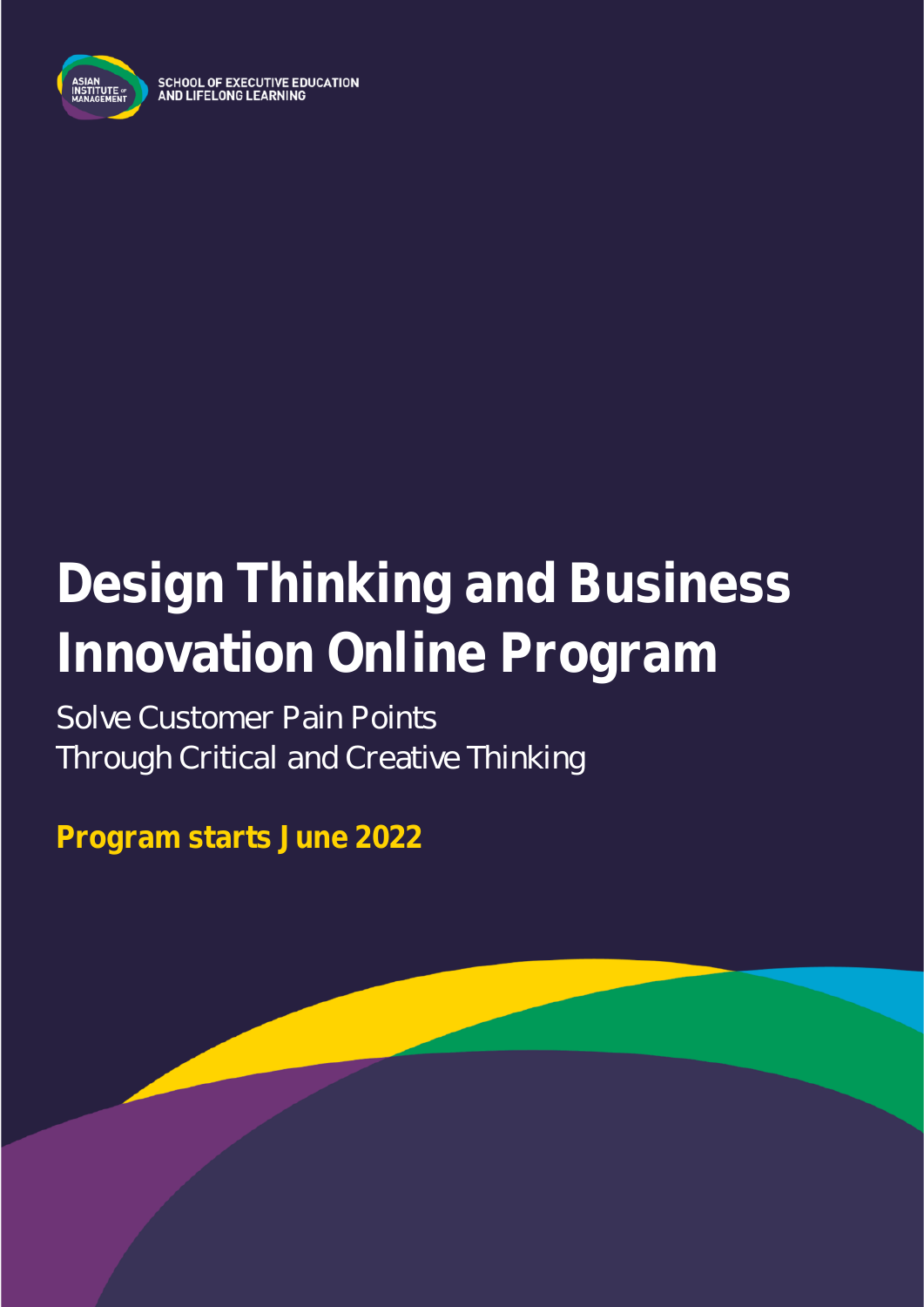

### **Design Thinking and Business Model Innovation Online Program**

### Solve Customer Pain Points Through Critical and Creative Thinking

Design thinking is a proven and repeatable human-centered approach to new product design and development. It is considered an essential skill needed by professionals involved in product marketing and business development in the 21<sup>st</sup> century. This level of clarity in thinking is critical since new products' failure rate has been claimed to range from 40% to 80%. This current reality means that customers do not want close to half of the new product launches.

Design thinking allows you to use tools and principles to figure out your customers' needs and test and validate your assumptions rigorously before spending a lot of time and money in R&D and product and business development. It combines critical and creative thinking that facilitates information and ideas to be organized, decisions to be made, improved problem situations, and knowledge. It is a mindset focused on finding solutions that are fit for customer problems and pain points.

The business model canvas, created by Alexander Osterwalder, is a great tool and methodology to help business leaders understand their business model in a simple and well-thought-out manner. Using the business model canvas will generate insights about the profile of customers and segments you serve, what value propositions are offered to them, through which channels, and how your company generate profit based on the organizations cost structure and revenue generation model.

The course will guide you through the three phases of Design Thinking: Inspire, Ideate, and Implement with theory and practical exercises. Participants will learn how to implement Design Thinking in developing new products or services to solve customer problems and build something someone wants. They will learn how to apply design thinking in the product-market fit phase in the company's new product development processes, including customer needs analysis, quick market research, and rapid prototyping. This will then be followed by organizing insights using the business model canvas.

#### **PROGRAM OBJECTIVES**

- Learn how to use practical design thinking methods and tools and the business model canvas in every stage of your new product or business development phase
- Understand the phases of Design Thinking: Inspire, Ideate, Implement
- Use a framework that is meaningful to understand the customer experience journey.
- Develop an appreciation for empathy as the underlying principle of successful product development
- Learn the importance of prototyping and iteration as a means of validating assumptions

**OVERVIEW PROGRAM SCHEDULE**

June 23, 28, 30, July 5, 7 2022 (AM) 8:30-12NN TTH

(GMT+08) on all dates

**PROGRAM FORMAT** Delivered online via live virtual interactive sessions in Zoom

#### **PROGRAM FEE**

PHP 25,000.00 or USD 500.00\* \*Based on USD 1 = PHP 50. The prevailing exchange rate at the date of payment may apply.

Let us know if you are interested to avail of early bird/group discount or discuss payment terms.

Post-Graduate Stackable Certificate: Strategic Management = 1 Unit

**YOUR PROGRAM FACULTY**



**Rafael L. Camus** Clinical Professor, Strategy Asian Institute of Management

To find out how you can participate, contact us at [SEELL@aim.edu](mailto:SEELL@aim.edu) or visit<https://go.aim.edu/seellinquiries>

Download our latest program calendar at <https://go.aim.edu/seellprogramcalendar>



#### **FOR INQUIRIES:**

School of Executive Education and Lifelong Learning, Asian Institute of Management Eugenio Lopez Foundation Building, Joseph R. McMicking Campus 123 Paseo de Roxas, Makati City Philippines 1229 [SEELL@aim.edu](mailto:SEELL@aim.edu) | +632 8892 4011 | www.aim.edu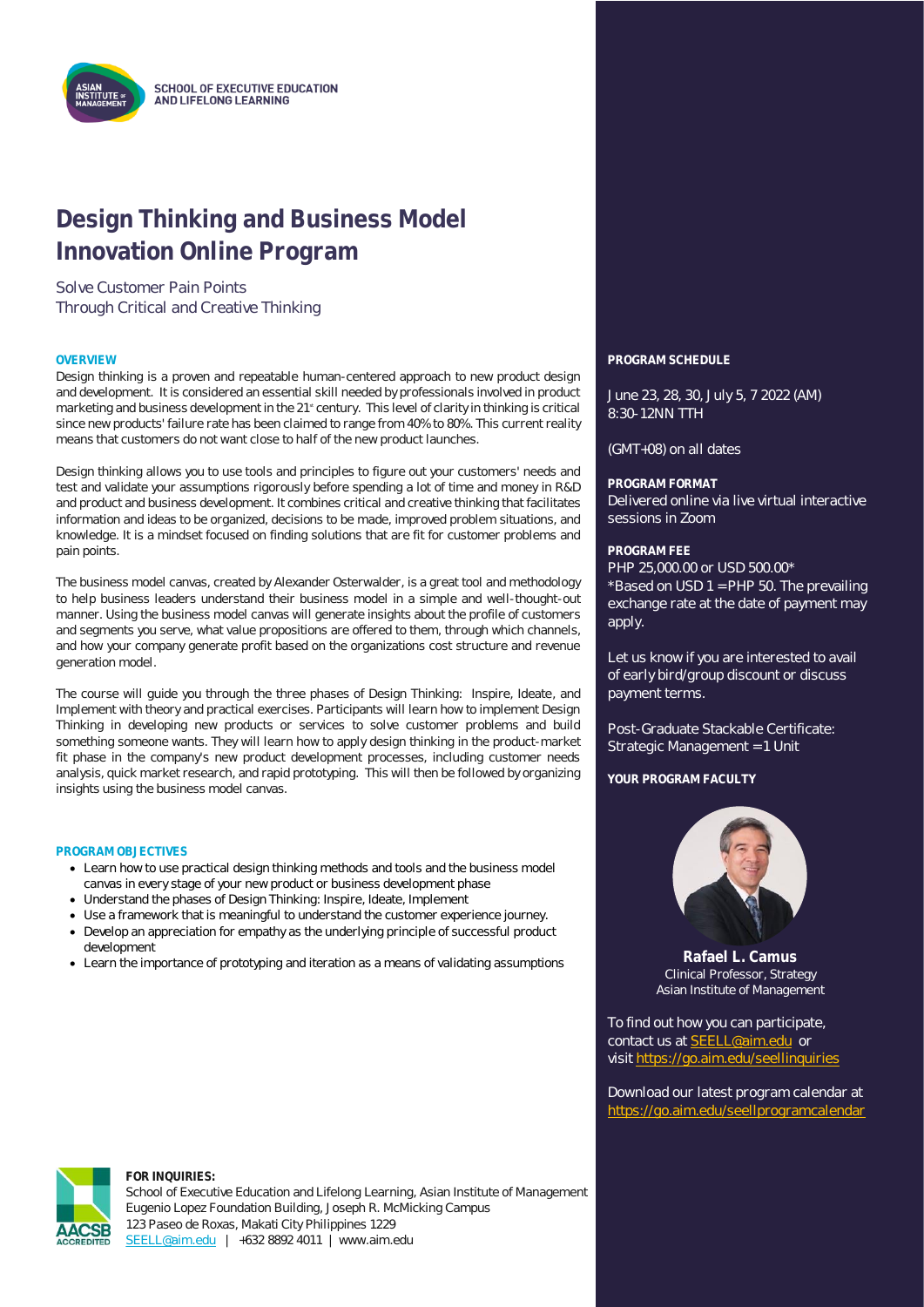

**SCHOOL OF EXECUTIVE EDUCATION** AND LIFELONG LEARNING

#### **WHAT YOU WILL LEARN**

- Design Thinking Framework
- Define the Challenge
- Market Research
- Develop Empathy and Form Insight
- Brainstorm Ideas and Solutions
- Rapid Prototyping

#### **KEY BENEFITS**

- Participants will learn to improve the product, business, and marketing development process by implementing Design Thinking principles and how to minimize risk through rapid prototyping.
- Product management professionals can achieve better empathy for customer needs and pain points.
- Adopt new attitudes about new product development and customer problem solving

#### **WHO SHOULD ATTEND**

The program is recommended to participants involved in marketing, business development, product development, brand management, and enabling functions that can benefit from learning the principles and applications of design thinking in their way of thinking to support the customers.

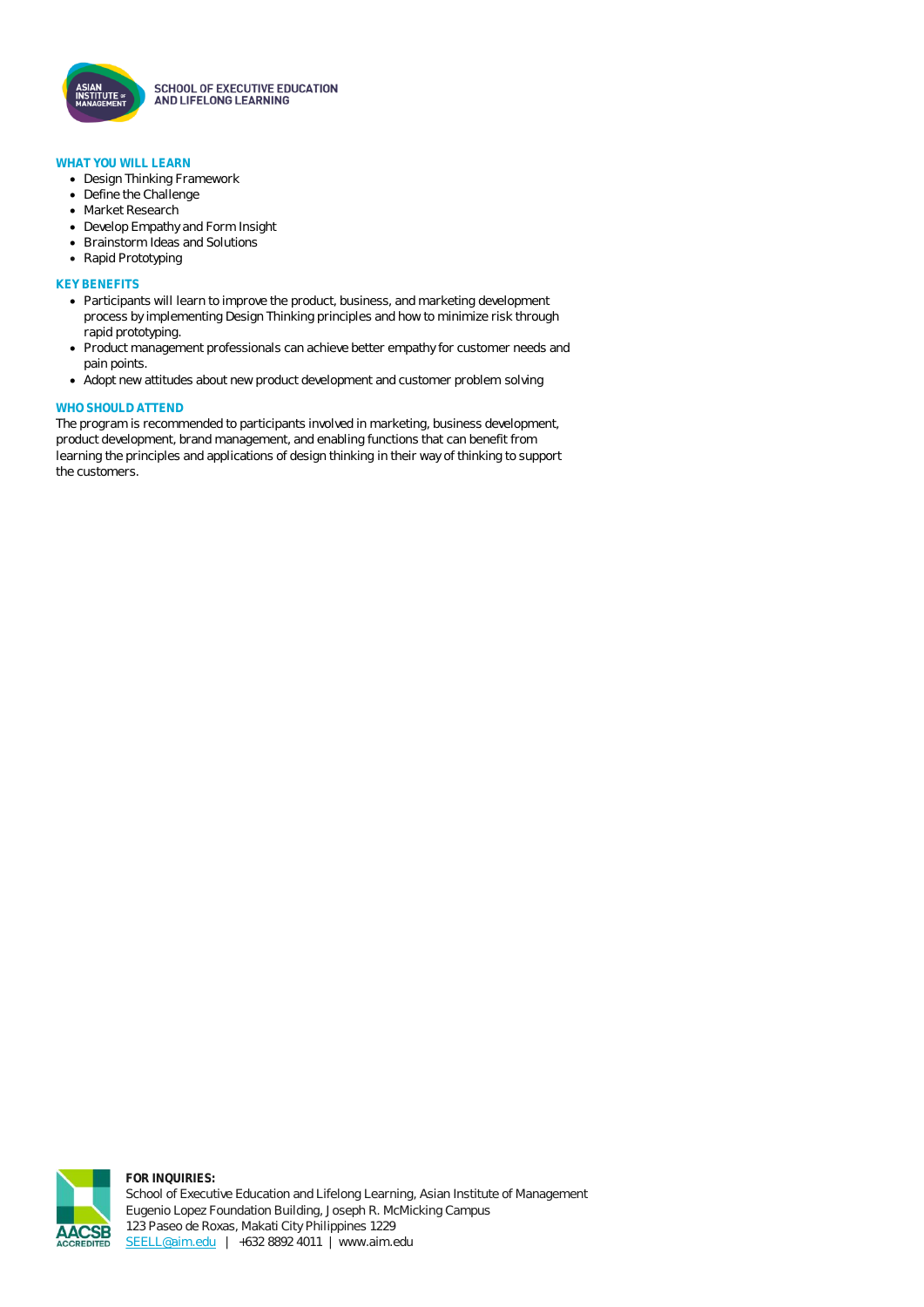

### **Learning Content**

The 5-half day program will be discussing the following topics.





**FOR INQUIRIES:** School of Executive Education and Lifelong Learning, Asian Institute of Management Eugenio Lopez Foundation Building, Joseph R. McMicking Campus 123 Paseo de Roxas, Makati City Philippines 1229 [SEELL@aim.edu](mailto:SEELL@aim.edu) | +632 8892 4011 | www.aim.edu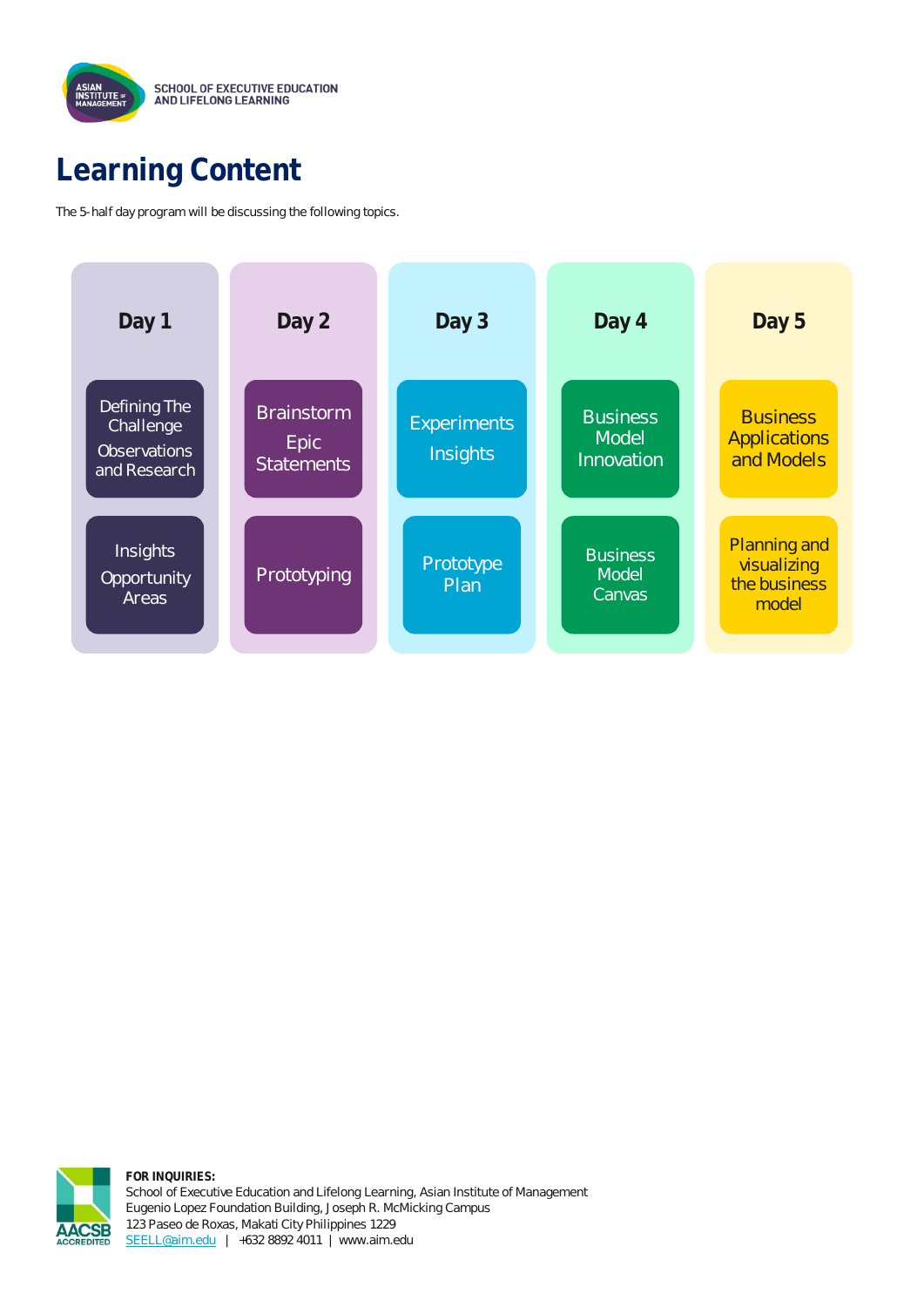

## **Your Program Faculty**



#### **Rafael L. Camus** Clinical Professor, Strategy Asian Institute of Management

Rico has 14 years of management experience in Sales and Marketing, covering various products and industries, including consumer pharmaceuticals and mobile telecommunications. He moved over to the media industry in 2003, with ABS CBN Corp., as convergence became a buzzword and retired there after 17 years in different divisions and responsibilities. His most recent responsibility as Innovation Officer involves consulting with the operating business units and building a culture of innovation. He holds an MBA, with a concentration in Marketing and a minor in Decision Sciences, from the Wharton School of the University of Pennsylvania.



**Alberto G. Mateo, Jr.**

Clinical Professor and Head, School of Executive Education and Lifelong Learning Asian Institute of Management

Professor Alberto G. Mateo, Jr. is a seasoned business leader, educator, and certified coach. He earned his coaching certification from the NeuroLeadership Institute and is currently a practicing executive coach. Professor Mateo brings with him thirty-four years of progressive experience in the fields of general management, finance, human resources, and management education with multinational sales organizations and academic institutions.

He is currently the Head of the School of Executive Education and Lifelong Learning at the Asian Institute of Management. Before joining AIM, he was the President and Managing Director of HP Inc. and Pfizer, Inc. in the Philippines.



**FOR INQUIRIES:** School of Executive Education and Lifelong Learning, Asian Institute of Management Eugenio Lopez Foundation Building, Joseph R. McMicking Campus 123 Paseo de Roxas, Makati City Philippines 1229 [SEELL@aim.edu](mailto:SEELL@aim.edu) | +632 8892 4011 | www.aim.edu